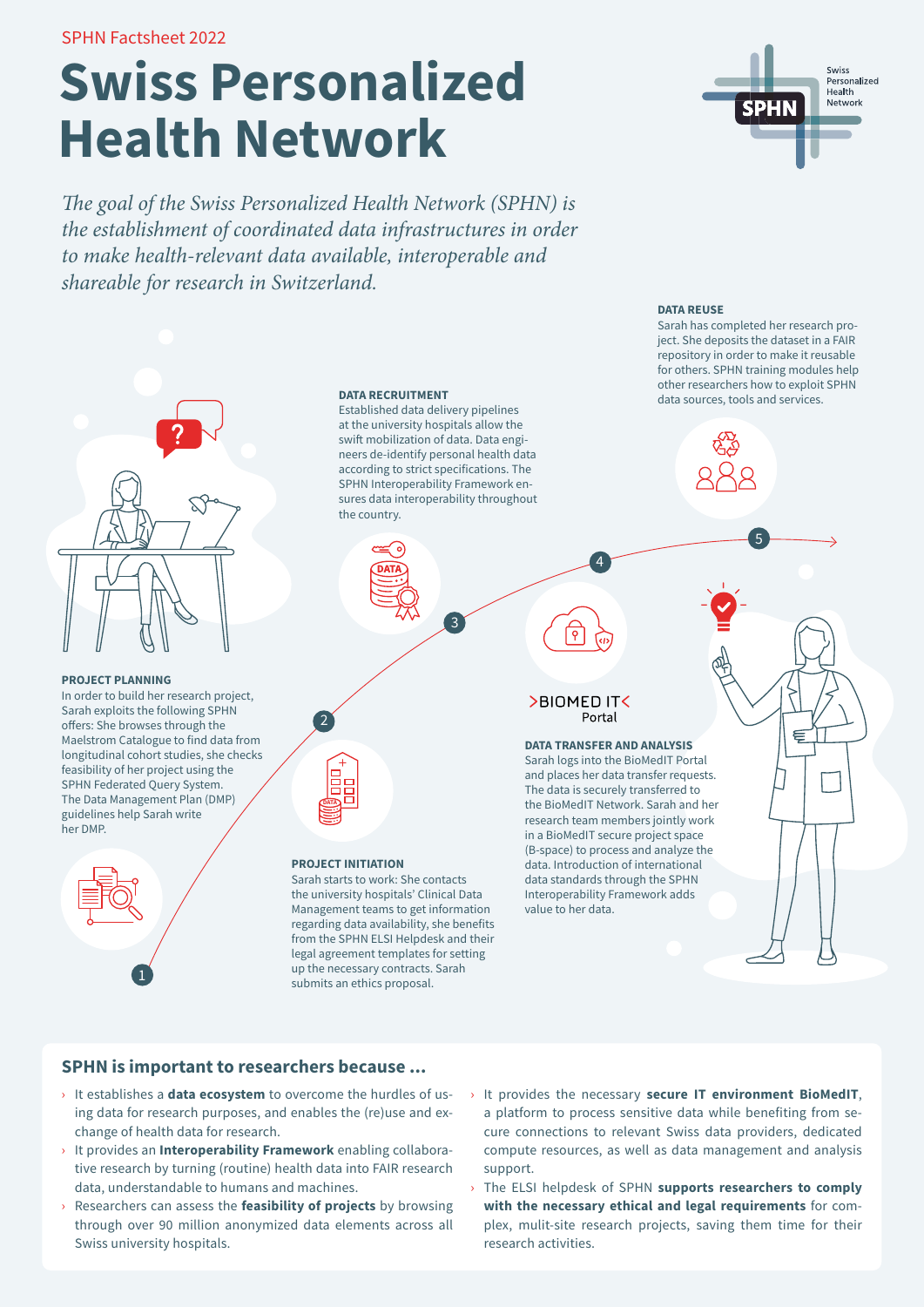

## **Feasibility of projects and discoverability of data**

*Exploring feasibility and identifying data sources are the first steps in planning a research project. To support both the feasibility analysis for the use of routine health data from the five Swiss university hospitals and the discoverability of existing clinical research data from Swiss cohort studies, SPHN has developed the following two solutions for researchers:*

#### **SPHN Federated Query System**

The Federated Query System combines consented health data from five Swiss university hospitals and allows researchers to query a large number of patient records that might be relevant for their research project. Using the drag-and-drop function on the Federated Query System's online interface, researchers can evaluate the feasibility of their study using the parameters they are interested in. The information is fully standardized and the data is anonymized, ensuring patients' privacy.

The searchable data include demographic information (age and gender), diagnoses, procedures, medications, and laboratory test results. By spring 2022, the system included over 90 million data elements from over 490,000 patients; additional data elements are added on a monthly basis.

In just a few clicks, these combined sources play a key role in determining the availability of data for research and ensuring statistical power for research projects. For more information: [www.sphn.ch/fqs](https://sphn.ch/fqs/)



#### **Swiss Cohort Consortium on Maelstrom**

Switzerland has a long tradition of high-quality population-based and disease-specific cohort studies encompassing a large variety of health data. To promote the discoverability of these cost-intensive data collections, SPHN supported the integration of the metadata of Swiss cohort studies into the internationally renowned Maelstrom Catalogue (managed at McGill University Health Centre, Canada). The catalog relies on a powerful toolkit to improve documenting study metadata from around the world. It already serves to promote the dissemination of more than 310 individual studies and 23 international networks covering a wide range of research areas.

have worked closely with Maelstrom Research to build the SPHN Cohort Consortium. The integration of 10 large Swiss cohorts into the catalog is underway and allows researchers create queries on more than 120,000 annotated variables. For more information: [www.maelstrom-research.org/network/sphn-cc](https://www.maelstrom-research.org/network/sphn-cc)



The SPHN Cohort and Registry Task Force together with the SPHN's Cohort and Registry Task Force and Data Coordination Center (DCC)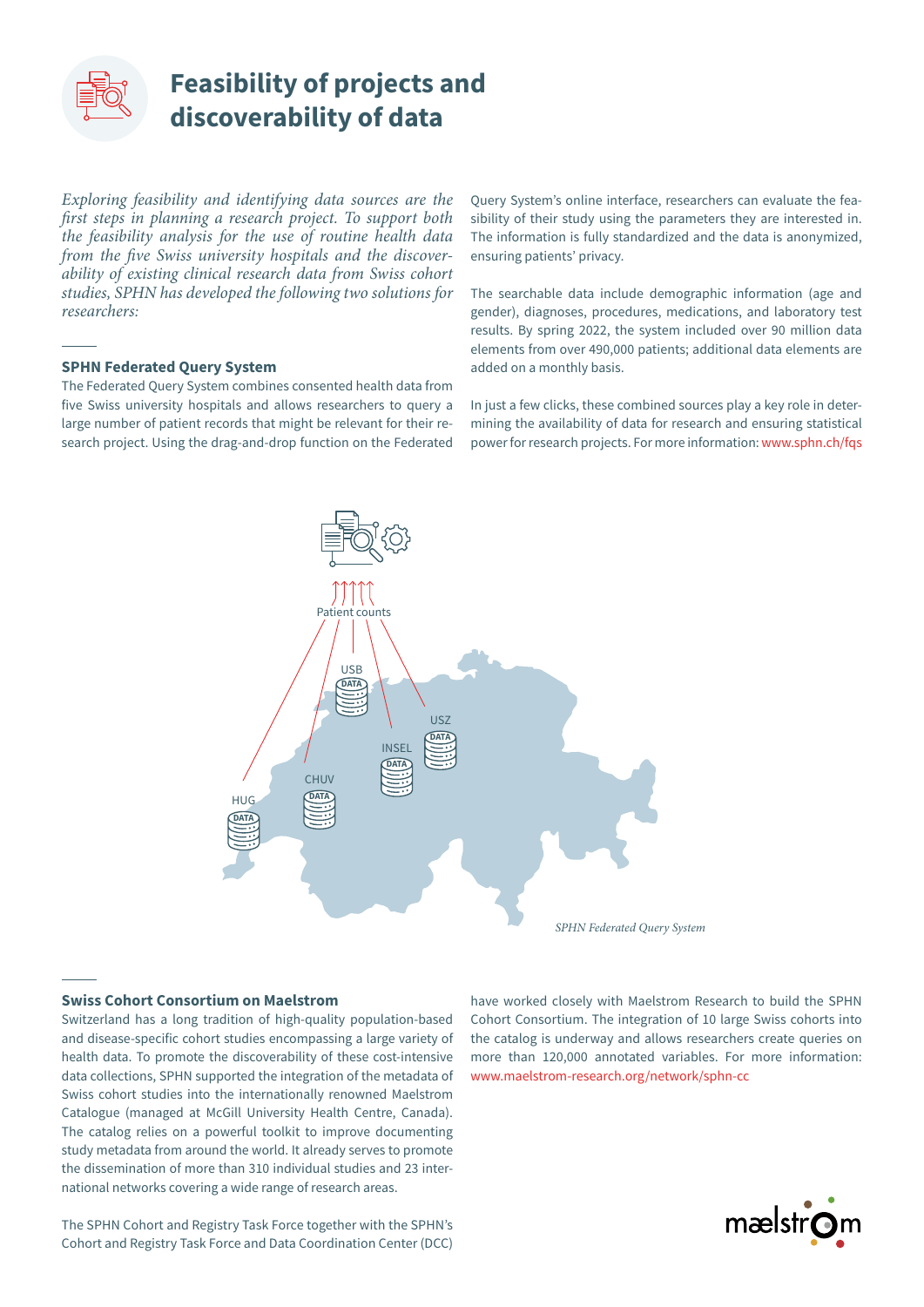<span id="page-2-0"></span>

## **Clinical data management at the Swiss university hospitals**

*During healthcare processes, the patient story is spread over multiple applications and the data is stored in various systems or databases. In order to be able to leverage the potential of healthcare data through research projects, it is necessary to obtain an overall view of a patient's data across the various systems, and to ensure the availability of data for repeated and continuous use.* 

In the course of the past years, the five Swiss university hospitals with support from SPHN have built up clinical data management systems (i.e. Clinical Data Warehouses and/or Data Lakes) to ensure sustainable data availability for secondary usage. The SPHN-funded projects helped driving the infrastructure development and populating the clinical data management systems.

#### **What is now possible that hasn't been possible before?**

- › Gain easy and fast access to an enormous breadth and depth of patient data.
- › Make data quality visible and measurable.
- $\rightarrow$  Ensure data availability for a wide variety of purposes also outside of research, such as business intelligence, process analysis, quality management, data deliveries for medical registries and authorities (reporting obligation), etc.
- Standardized de-identification of structured clinical data, images and genomic files.
- $\rightarrow$  Professionalized data delivery pipelines that enable fast export of data in different formats.

For researchers, this means that the effort required to obtain data can be significantly reduced, as data availability has been greatly simplified. Due to the semantic integration of the data (according to the SPHN Interoperability Framework), it is now possible to exchange data across centers without generating further effort for the researcher. In addition, standardized preparation of data in full breadth and depth makes the same data (re)usable for different research purposes. Thanks to SPHN's efforts, patients are also being asked more systematically if they would like to provide their data for research purposes, which has significantly increased the amount of patient data usable for research in Switzerland.



*Arrows represent data capture along the patient path through the hospital.*

*Symbols represent time points of data capture in specified facilities of the hospitals.*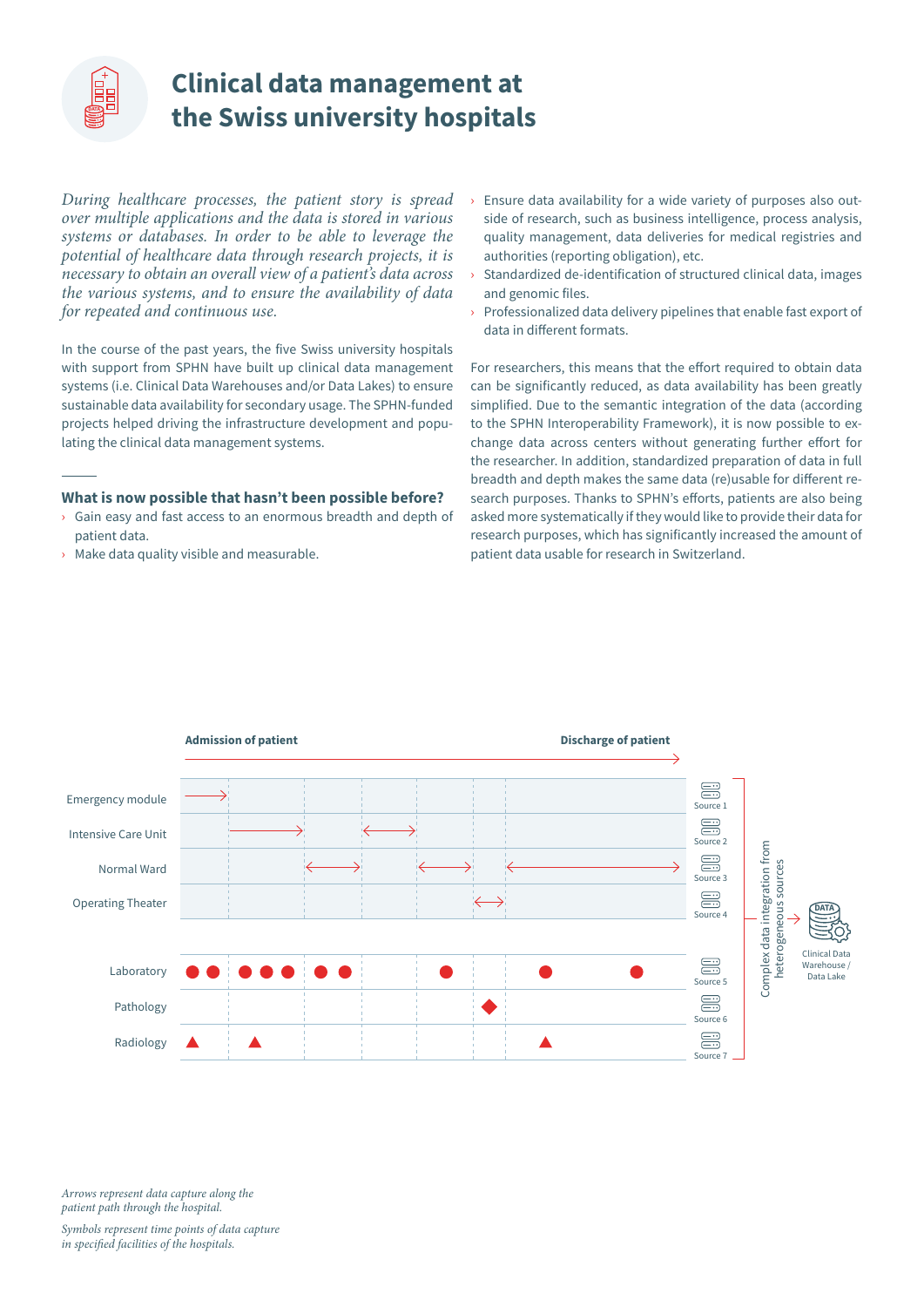

# **Turning health data into FAIR research data**

*Personalized health research relies on large amounts of structured and well-standardized clinical (routine) data. Combining these with results from modern analytical approaches, such as genomics, proteomics, or metabolomics, enables new insights for the development of innovative diagnostic and therapeutic approaches that take into account the unique characteristics of individuals.* 

Meaningful merging of diverse data from different sources, however, is only possible if local differences and specific coding are replaced by the use of international terminologies. For researchers to be able to use (routine) health data for their projects, it is also important that data is findable and accessible.

Following the FAIR principles<sup>1</sup>, the SPHN Data Coordination Center (DCC) in collaboration with its partners developed the SPHN Interoperability Framework, building on a strong semantic concept layer using international standard vocabulary and references. The syntax that links the semantic concepts is expressed via the Resource Description Framework (RDF), a semantic web standard.

Representing the used terminologies and the data itself as linked data allows researchers to easily combine subsets of data from different sources facilitating their use and exploration. In addition, it enables researchers to leverage the (clinical) knowledge of the integrated ontologies within their research projects.

The framework adds greater value to data and ensures that researchers (and their machines) can interpret the provided data consistently – across projects, systems, countries, and over time. For more information: [sphn.ch/network/data-coordination-center/](https://sphn.ch/network/data-coordination-center/the-sphn-semantic-interoperability-framework/) [the-sphn-semantic-interoperability-framework/](https://sphn.ch/network/data-coordination-center/the-sphn-semantic-interoperability-framework/)

<sup>1</sup> The FAIR principles require that data are Findable, Accessible, Interoperable, and Reusable. Sensitive health data cannot be openly accessible to third parties, but taking regulatory requirements into account, the data should be FAIR – also with reproducibility and sustainability in mind. The main goal of the FAIR principles is the optimal preparation of research data for reuse by humans and machines.



*Relationships between data elements (red and blue) and information added by coding data in internationally recognized standards (grey). The SPHN RDF Schema provides a systematic syntax that supports a harmonized representation of data coming from different data sources.*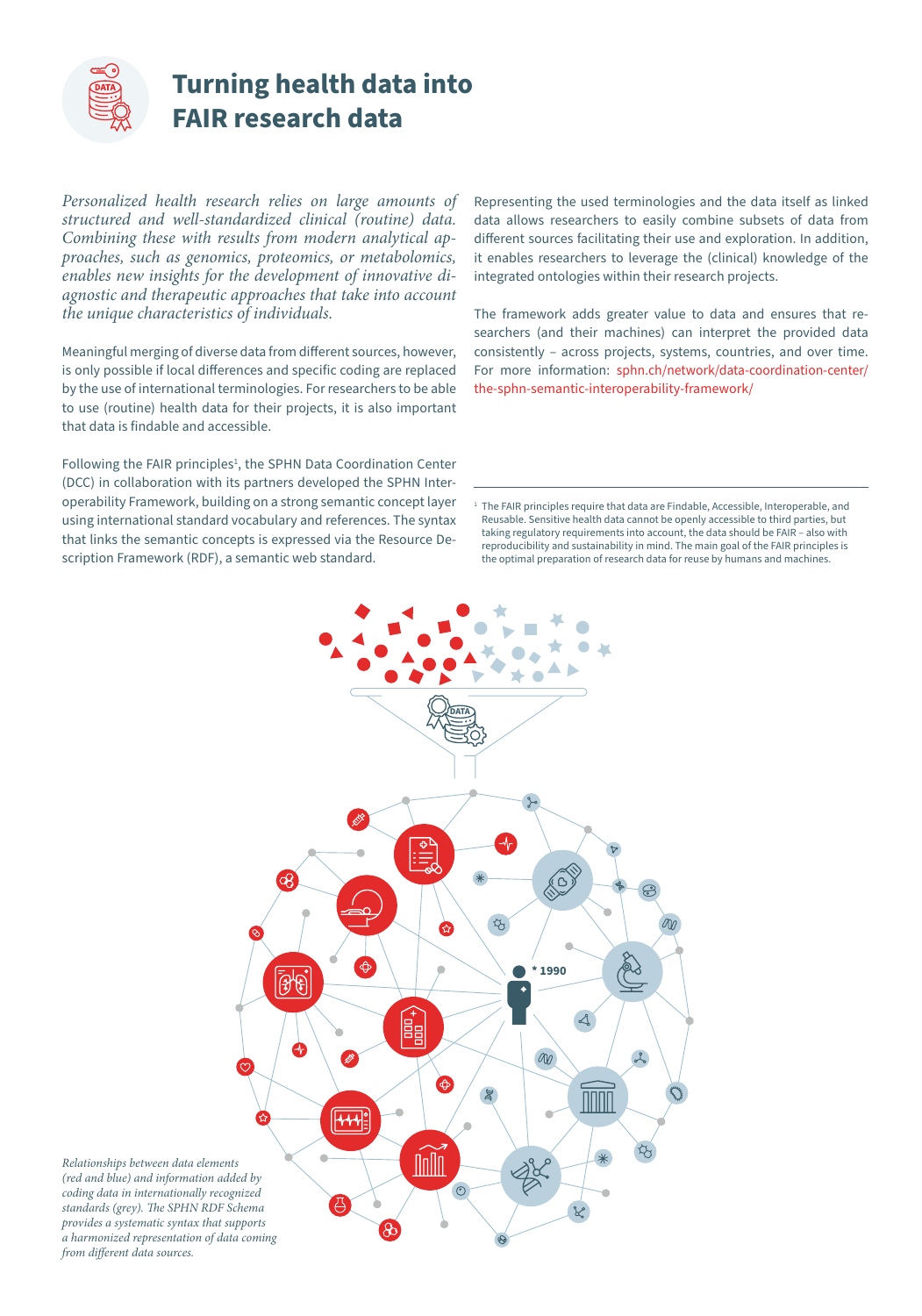# **Additional resources and services for researchers**

#### **Data Management Plan**

For researchers who have received or will apply for SPHN funding, the new Data Management Plan guidelines outline recommendations for the use of sensitive biomedical data, help researchers to plan the entire data lifecycle, and highlight the SPHN and BioMedIT standards and services. The guidelines have been developed by the SIB's Personalized Health Informatics group and are available on [sphn.ch/document/sphn-data-management-plan-dmp-guidelines/](https://sphn.ch/document/sphn-data-management-plan-dmp-guidelines/)

#### **Ethical and legal compliance support**

To support researchers with the establishment of a contractual framework for the collaborative use of health-related data for research, the SIB has elaborated a new, modular set of legal agreement templates. These agreements settle the important issues that need to be legally addressed and define the rights, obligations and responsibilities of all parties involved. For projects running over the BioMedIT network infrastructure, the templates also provide for controller-processor amendments. The ELSI helpdesk from the Personalized Health Informatics (PHI) Group further provides essential help in choosing the right document and creating a first draft according to the needs of the respective institutional legal departments. For more information: [sphn.ch/services/dtua/](https://sphn.ch/services/dtua/)

#### **Guidelines for sharing data with private parties**

For researchers envisioning collaborations with private companies such as the pharma industry, the ELSI Advisory Group of SPHN has developed guidelines for Public-Private Partnerships (PPP). These practical guidelines help researchers to process data in a responsible, transparent, ethically and legally sound way. For more information: [sphn.ch/document/guidance-on-ethical-health-data-shar](https://sphn.ch/document/guidance-on-ethical-health-data-sharing-in-public-private-partnerships/)[ing-in-public-private-partnerships/](https://sphn.ch/document/guidance-on-ethical-health-data-sharing-in-public-private-partnerships/)

#### **DCC training**

DCC training modules and the SPHN Webinar series cover a wide range of subjects, from responsible use of health-related data for research, to the use and implementation of the SPHN Interoperability Framework components, and security trainings. Recordings are available on YouTube. Register for new webinars and training sessions on [sphn.ch/services/sphn-webinars/](https://sphn.ch/services/sphn-webinars/)

#### **BioMedIT: The national infrastructure to boost personalized health research**

Connecting researchers from across Switzerland with biomedical data to foster personalized health: this is the aim of the national secure computing network BioMedIT, set up by the SIB Swiss Institute of Bioinformatics in collaboration with ETH Zurich and the University of Basel. Launched in 2017 as part of the Swiss Personalized Health Network (SPHN) initiative, the network is now fully operational with over 60 national and international health-related research projects running, from infection prediction to precision oncology. This represents a major step forward in empowering personalized health research in Switzerland. For more information:<www.biomedit.ch>